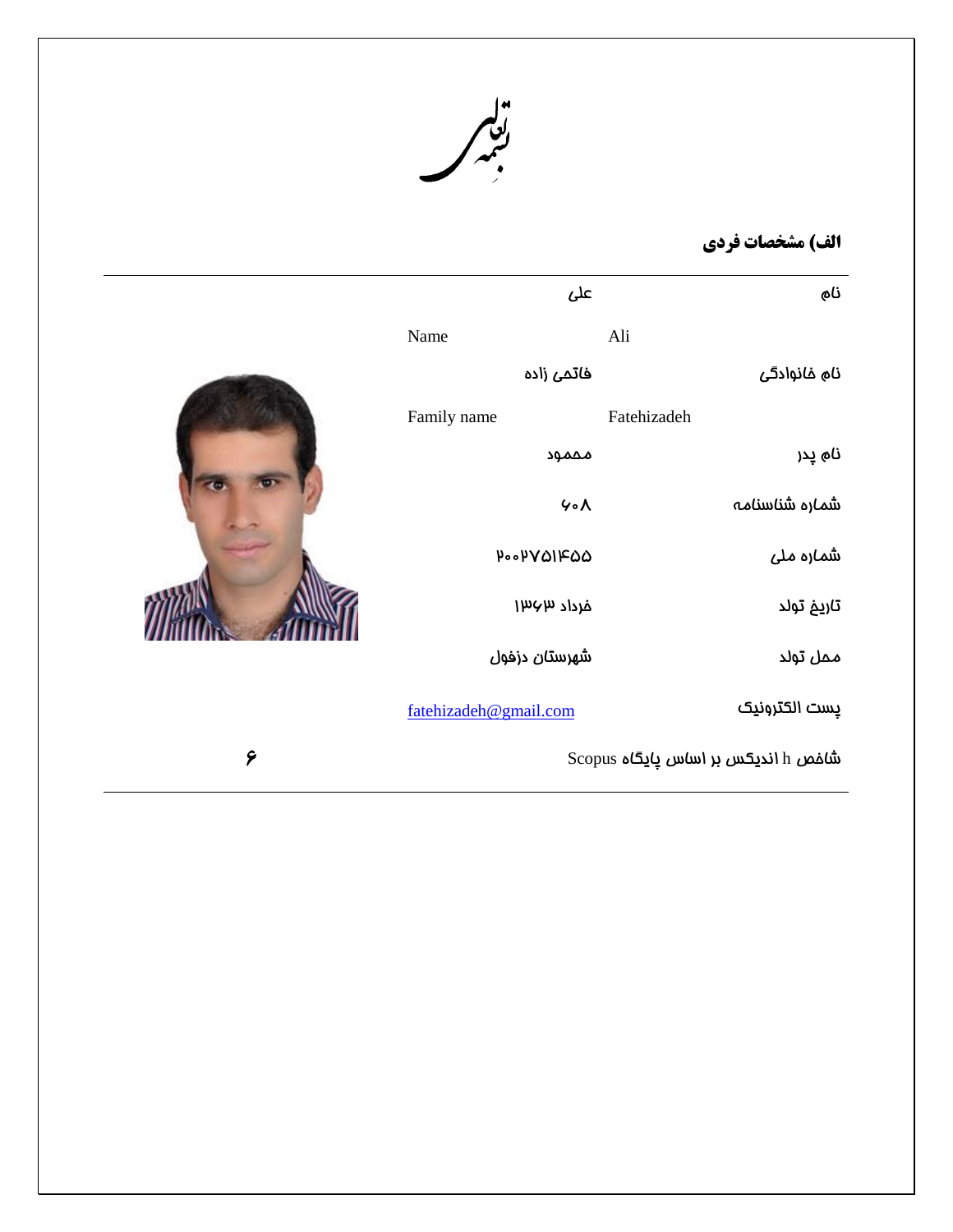**ب) سوابق تحصيلي دانشگاهي به ترتيب تاريخ اخذ مدرك:** 

|                    |                   | مدت تحصيل |      |                            |             | مدرك تحصيلي                                                                                                                 |      |
|--------------------|-------------------|-----------|------|----------------------------|-------------|-----------------------------------------------------------------------------------------------------------------------------|------|
| عنوان ارزشیابی شده | تاريخ اخذ مدرك    |           |      | نام دانشگاه                | رشته تحصيلي | (به ترتیب مقطع تحصیلی دانشگاهی                                                                                              | رديف |
| مدرك تحصيلي        | تحصيلى            | تا        | از   |                            |             | از لیسانس تا )                                                                                                              |      |
| کاردانی            | 14A               | ۱۳۸۴      | 1٣٨٢ | دانشگاه علوم پزشکی شهر کرد | بهداشت محيط | فوق ديپلم                                                                                                                   |      |
| كارشناسى           | 1388              | 1388      | 1٣٨۴ | دانشگاه علوم پزشکی تهران   | بهداشت محيط | ليسانس                                                                                                                      |      |
| کارشناسی ارشد      | 1419              | 1419      | 1318 | دانشگاه علوم پزشکی کرمان   | بهداشت محيط | فوق ليسانس                                                                                                                  | ٣    |
| دكترا              | 1496              | 1446      | 149. | دانشگاه علوم پزشکی اصفهان  | بهداشت محيط | دكترى                                                                                                                       | ۴    |
|                    |                   |           |      |                            |             | عنوان پایان نامه و تاریخ تصویب آن:                                                                                          |      |
|                    | تاريخ تصويب: ١٣٨٧ |           |      |                            |             | ۱– پایان نامه دکترای عمومی/کارشناسی ارشد: بررسی کارایی یک غشار نانو فیلتر در تغییر کیفیت شیمیایی آب های زیرزمینی            |      |
|                    | تاريخ تصويب: ١٣٩٢ |           |      |                            |             | ۲- بررسـي روش هـاي پـيش تصـفيه لجـن بـراي فعـال سـازي بـاكتري هـاي توليـد كننـده هيـدروژن بـه عنـوان بـذر بهينـه در راكتـور |      |
|                    |                   |           |      |                            |             | AnMBR/ASBR مورد استفاده در تصفیه بیهوازی فاضلاب                                                                             |      |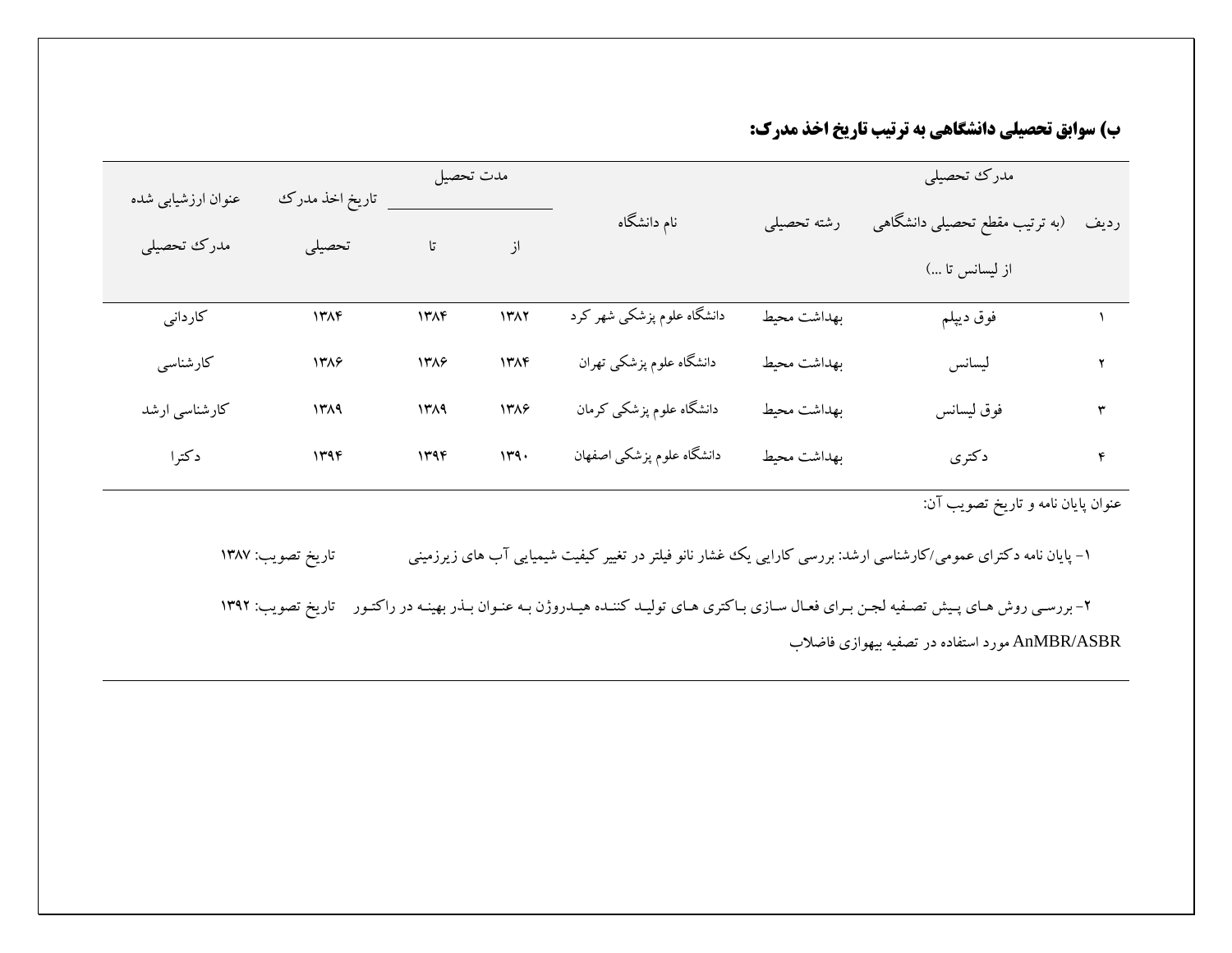**1) مقالات در نشريات داخلي (به زبان فارسي)** 

| ايندكس        | نام مجله             | سال  | عنوان مقاله                                                                                 | رديف |
|---------------|----------------------|------|---------------------------------------------------------------------------------------------|------|
| علمی – پژوهشی | طلوع بهداشت يزد      | 1319 | بررسی کارایی نانو فیلتر در حذف کلسیم و منیزیم از نمونه مصنوعی آب در شرایط بهره برداری مختلف |      |
| علمی – پژوهشی | دانشگاه علوم پشکی قم | 1491 | کاربرد لجن فعال خشک شده در جذب سرب و کادمیوم: مدلسازی ایزوترم و سینتیک جذب                  |      |
| علمی – پژوهشی | طلوع بهداشت يزد      | ۱۳۹۱ | بررسی پتانسیل خوردگی و رسوب گذاری آب شرب شبکه توزیع شهر کرمان                               |      |
| علمی – پژوهشی | سلامت و محیط         | ۱۳۹۲ | مقایسه سمیت و اثرات ضد باکتریایی نانوذرات CuO و TiO <sub>2</sub> در محیط کشت جامد           |      |
| علمی – پژوهشی | بهداشت و توسعه       | ۱۳۹۲ | بررسی کارایی کاه گندم اصلاح شده در حذف رنگ راکتیو بلک ۵۵از محلولهای آبی                     | ۵    |
| علمی – پژوهشی | تحقيقات نظام سلامت   | ۱۳۹۲ | بررسی میانگین مقادیر PM <sub>2.5</sub> وPM <sub>10</sub> در هوای شهر خرم آباد               | ۶    |
| علمی – پژوهشی | طلوع بهداشت يزد      | ۱۳۹۵ | بازیافت لجن مازاد تصفیه خانه فاضلاب با کاربرد آن به عنوان کربن فعال پودری جهت حذف متیل      | ٧    |
|               |                      |      | ترشیری بوتیل اتر (MTBE) از محیط های آبی                                                     |      |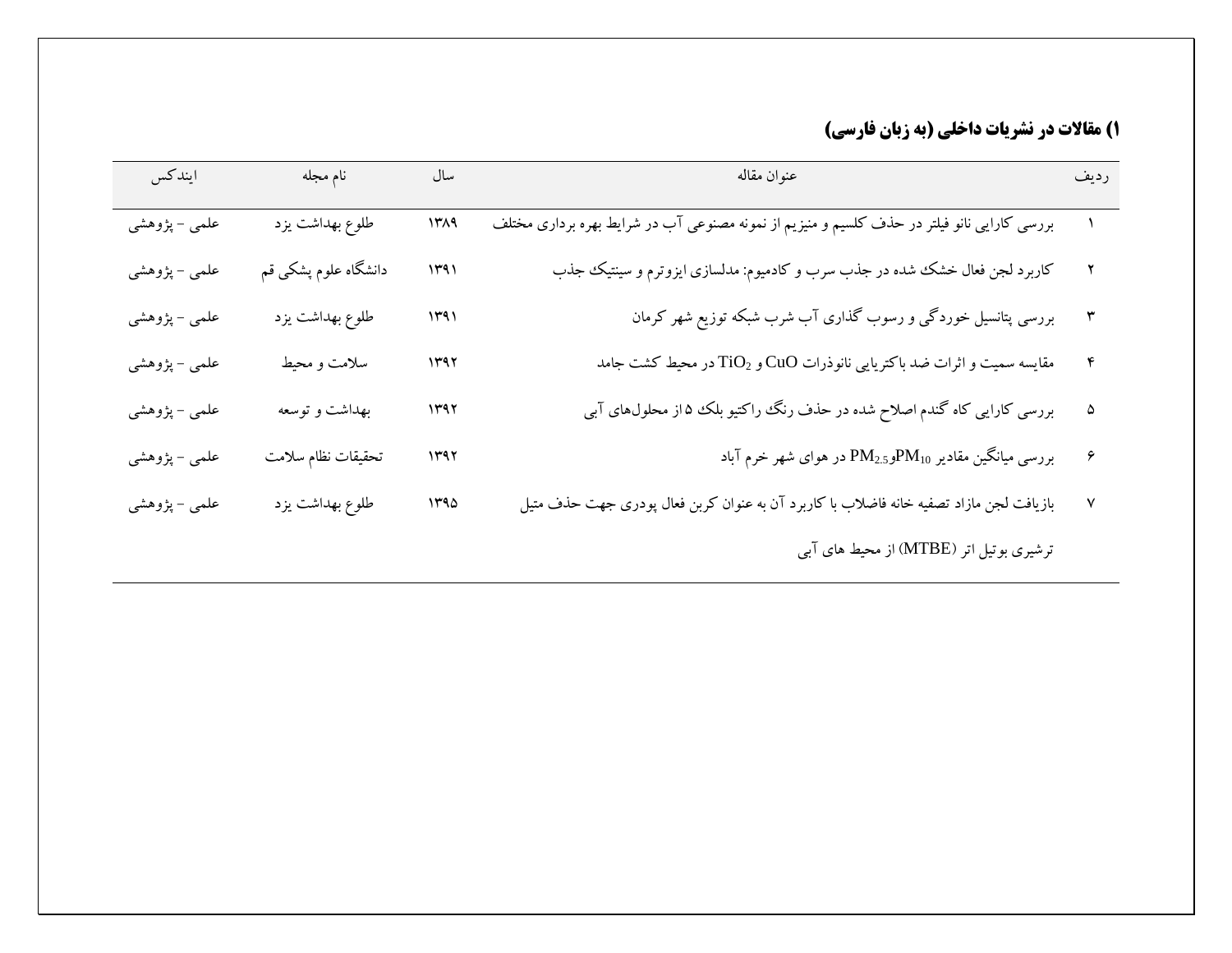## **1( مقاالت در وشزيات تيه المللي )تٍ ستان اوگليسي(**

| IF مجله | ابندكس              | نام مجله                                                         | سال  | عنوان مقاله                                                                                                       | رديف               |
|---------|---------------------|------------------------------------------------------------------|------|-------------------------------------------------------------------------------------------------------------------|--------------------|
|         | Index<br>Copernicus | World Applied Sciences Journal                                   | 2009 | Survey wastewater treatment condition and effluent quality of<br>Kerman province hospitals                        |                    |
| 1.07    | <b>ISI</b>          | Iranian Journal of Environmental<br>Health Science Engineering   | 2010 | Color removal from water by coagulation/caustic soda and<br>lime                                                  | ۲                  |
| 3.05    | <b>ISI</b>          | International Journal of Environmental<br>Science and Technology | 2011 | Survey efficiency of electrocoagulation on nitrate removal<br>from aqueous solution                               | ٣                  |
| 2.59    | <b>ISI</b>          | Desalination                                                     | 2011 | Fluoride removal using regenerated spent bleaching earth<br>(RSBE) from groundwater: Case study on Kuhbonan water | $\mathbf{\hat{r}}$ |
| 0.27    | <b>ISI</b>          | Asian Journal of Chemistry                                       | 2011 | Evaluating the effectiveness of modified pumice in fluoride<br>removal from water                                 | ۵                  |
|         |                     | African Journal of Environmental<br>Science and Technology       | 2011 | Fluoride removal from aqueous solution by pumice: Case<br>study on Kuhbonan water                                 | ۶                  |
| 0.61    | <b>ISI</b>          | <b>Desalination and Water Treatment</b>                          | 2011 | Nitrate removal from aqueous solutions by Nanofiltration                                                          | ٧                  |
|         |                     | <b>SACHA Journal of Environmental</b><br><b>Studies</b>          | 2011 | Adsorption of reactive black 5 dye onto modified wheat<br>straw: isotherm and kinetics study                      | ٨                  |
| 0.25    | <b>ISI</b>          | Asian Journal of Chemistry                                       | 2012 | Adsorption of direct yellow 9 and acid orange 7 from<br>aqueous solutions by modified pumice                      | ٩                  |
| 0.403   | <b>ISI</b>          | Iranian Journal of Radiation Research                            | 2012 | Evaluation of <sup>222</sup> Rn rate in medical dormitory of Kerman city                                          | $\mathcal{L}$      |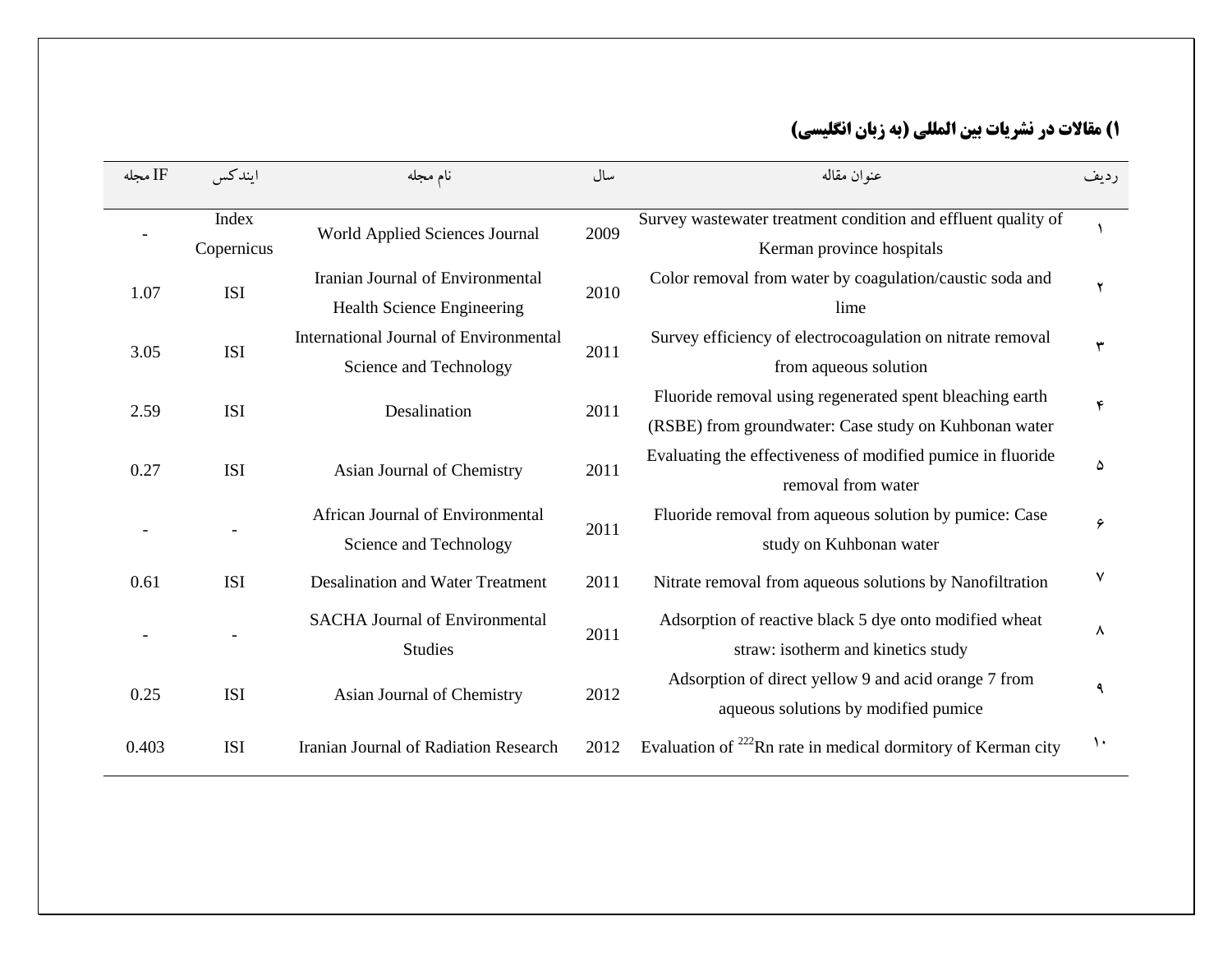## **1( مقاالت در وشزيات تيه المللي )تٍ ستان اوگليسي(**

| IF محله | ايندكس     | نام مجله                               |      | عنوان مقاله                                                   | رديف                   |
|---------|------------|----------------------------------------|------|---------------------------------------------------------------|------------------------|
|         |            | International Journal of Environmental |      | Outdoor invstigation of Air quality around Bandar Abbas -     | $\setminus$            |
|         | <b>ISC</b> | <b>Health Engineering</b>              | 2012 | Iran oil refinery                                             |                        |
|         | <b>ISC</b> | International Journal of Environmental | 2012 | Anaerobic biodegradation of ethylene dichloride in an         | $\gamma$               |
|         |            | <b>Health Engineering</b>              |      | anaerobic sequential batch reactor                            |                        |
|         | <b>ISC</b> | International Journal of Environmental | 2012 | Analysis of Particulate matter (PM $_{10}$ and PM $_{2.5}$ )  | $\gamma$               |
|         |            | <b>Health Engineering</b>              |      | concentration in Khorramabad city                             |                        |
|         |            | International Journal of Environmental |      | Biodegradation of benzene-toluene-xylene in petrochemical     |                        |
|         | <b>ISC</b> | <b>Health Engineering</b>              | 2012 | industries wastewater through anaerobic sequencing biofilm    | ۱۴                     |
|         |            |                                        |      | batch reactor in bench scale                                  |                        |
|         | <b>ISC</b> | International Journal of Environmental | 2012 | Evaluation of flat sheet membrane bioreactor efficiency for   | ۱۵                     |
|         |            | <b>Health Engineering</b>              |      | municipal wastewater treatment                                |                        |
|         |            | International Journal of Environmental |      | Isotherms and kinetics studies of biosorption Nickel (II) and |                        |
|         | <b>ISC</b> | <b>Health Engineering</b>              | 2012 | Chromium (VI) from aqueous solution by dried activated        | ۱۶                     |
|         |            |                                        |      | sludge                                                        |                        |
|         | <b>ISC</b> | International Journal of Environmental | 2012 | Biodegradation performance of anaerobic sequencing batch      | $\mathsf{V}\mathsf{V}$ |
|         |            | <b>Health Engineering</b>              |      | biofilm reactor for oil with polychlorinated biphenyls        |                        |
| 1.102   | <b>ISI</b> | Water Science & Technology             | 2012 | Kinetic study of slaughterhouse wastewater treatment by       | ١٨                     |
|         |            |                                        |      | electrocoagulation using Fe electrodes                        |                        |
| 0.355   | <b>ISI</b> | Asian Journal of Chemistry             | 2013 | Application of TiO2/UV-C photocatalytic process in removal    | ١٩                     |
|         |            |                                        |      | of reactive red 198 dye from synthetic textile wastewater     |                        |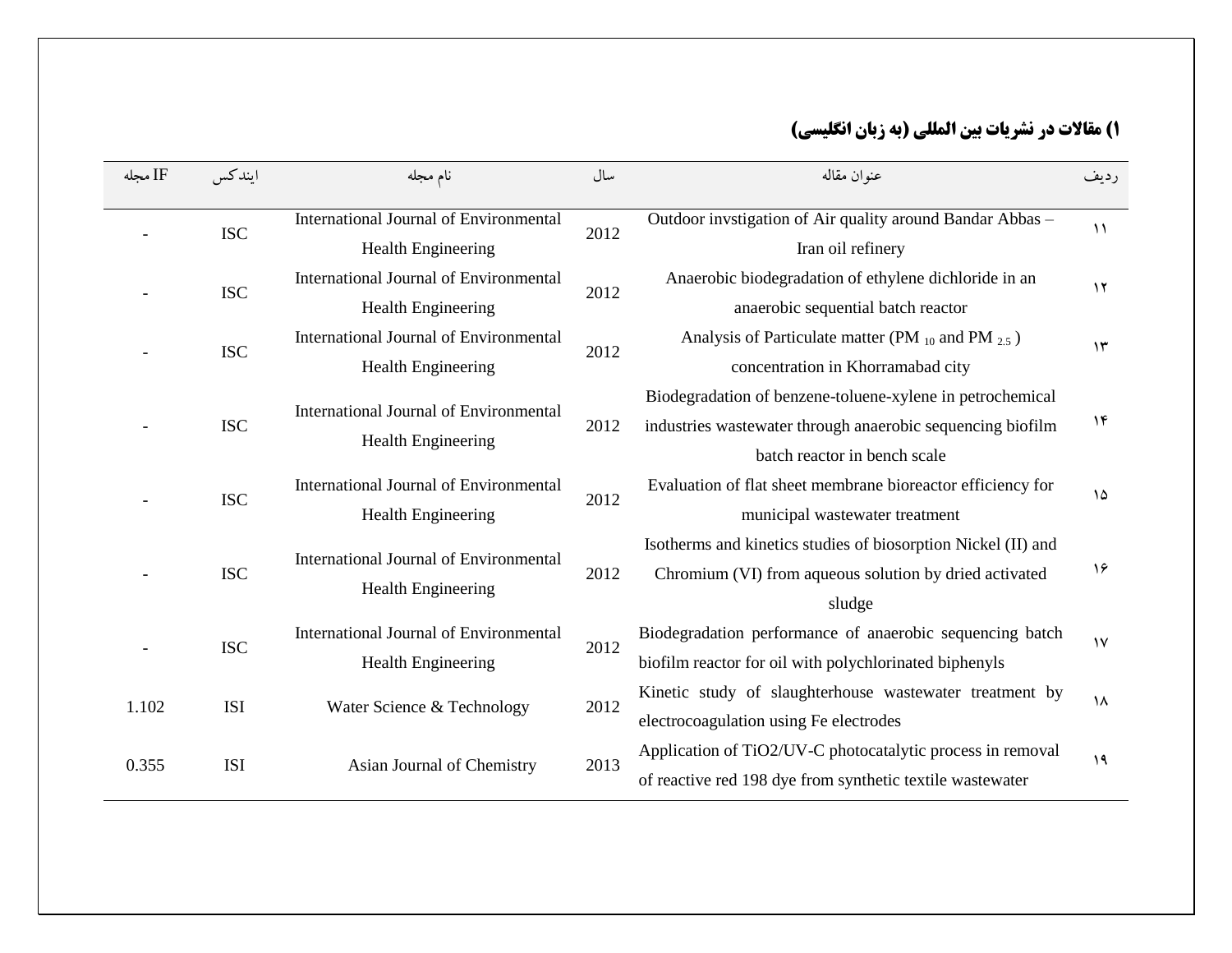## **1( مقاالت در وشزيات تيه المللي )تٍ ستان اوگليسي(**

| IF مجله | ابندكس     | نام مجله                                                            | سال  | عنوان مقاله                                                                                                                               | رديف                   |
|---------|------------|---------------------------------------------------------------------|------|-------------------------------------------------------------------------------------------------------------------------------------------|------------------------|
|         | Pub Med    | Journal of environmental and public<br>health                       | 2013 | Municipal leachate treatment by Fenton process: effect of<br>some variable and kinetics                                                   | $Y +$                  |
|         | Pub Med    | Journal of Environmental and Public<br>Health                       | 2013 | Phenol photocatalytic degradation by advanced oxidation<br>process under ultraviolet radiation using titanium dioxide                     | $\Upsilon$             |
|         | Pub Med    | Journal of Environmental and Public<br>Health                       | 2013 | Efficiency of Constructed Wetland Vegetated with Cyperus<br>alternifolius Applied for Municipal Wastewater Treatment                      | ۲۲                     |
| 0.58    | <b>ISI</b> | Indian Journal of Chemical Technology                               | 2013 | Application of enhanced softening process in slaughterhouse<br>wastewater treatment                                                       | $\mathbf{y}$           |
| 0.527   | <b>ISI</b> | Fresenius Environmental Bulletin                                    | 2013 | Effectiveness of Moringa Oleifera powder in removal of<br>heavy metals from aqueous solutions                                             | $\mathbf{Y}\mathbf{F}$ |
| 0.355   | <b>ISI</b> | Asian Journal of Chemistry                                          | 2013 | Application of TiO2/UV-C photocatalytic process in removal<br>of reactive red 198 dye from synthetic textile was tewater                  | ۲۵                     |
|         | <b>ISC</b> | International Journal of Environmental<br><b>Health Engineering</b> | 2012 | Analysis of Particulate matter (PM 10 and PM 2.5)<br>concentration in Khorramabad city                                                    | ۲۶                     |
|         | <b>ISC</b> | International Journal of Environmental<br><b>Health Engineering</b> | 2013 | Annual and seasonal variation of turbidity, total dissolved<br>solids, nitrate and nitrite in the Parsabad water treatment<br>plant, Iran | $\gamma\gamma$         |
|         | <b>ISC</b> | International Journal of Environmental<br><b>Health Engineering</b> | 2014 | Photocatalytic removal of cadmium (II) and lead (II) from<br>simulated wastewater at continuous and batch system                          | ۲Λ                     |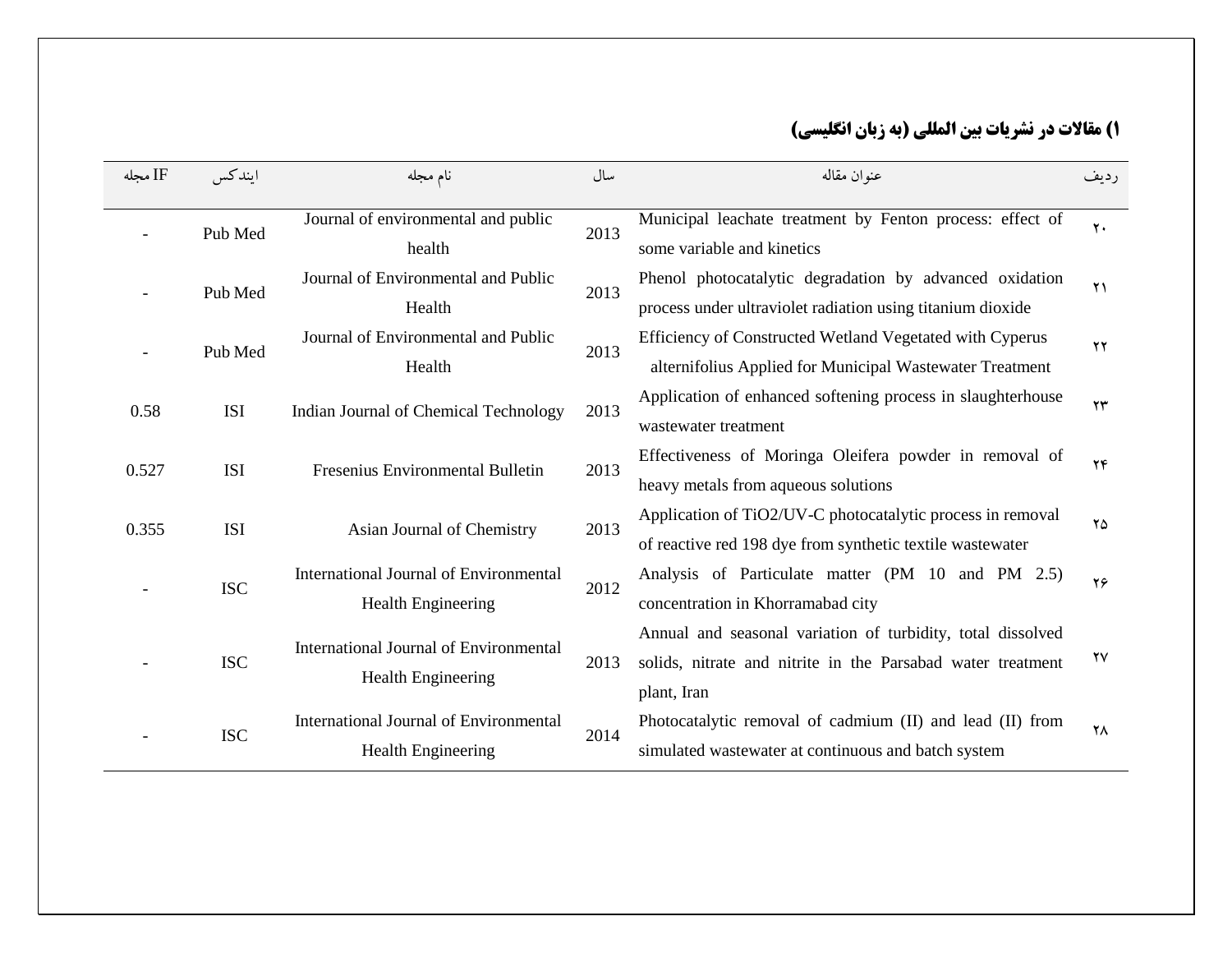| IF مجله | ابندكس     | نام مجله                                      | سال  | عنوان مقاله                                                                                                             | رديف           |
|---------|------------|-----------------------------------------------|------|-------------------------------------------------------------------------------------------------------------------------|----------------|
| 3.756   | <b>ISI</b> | Desalination                                  | 2014 | Validation of linear and non-linear kinetic modeling of saline<br>wastewater treatment by sequencing batch reactor with | ۲۹             |
|         |            |                                               |      | adapted and non-adapted consortiums                                                                                     |                |
| 1.272   | <b>ISI</b> | <b>Desalination and Water Treatment</b>       | 2015 | Simplification and sensitivity study of Alamar Blue bioassay                                                            | $\mathbf{r}$ . |
|         |            |                                               |      | for toxicity assessment in liquid media                                                                                 |                |
| 1.272   | <b>ISI</b> | <b>Desalination and Water Treatment</b>       | 2015 | Application of nanofilter in removal of phosphate, fluoride                                                             | ٣١             |
|         |            |                                               |      | and nitrite from groundwater                                                                                            |                |
| 1.008   | <b>ISI</b> | Environmental Engineering and                 | 2015 | Nickel (II) removal from industrial plating effluent by fenton                                                          | ٣٢             |
|         |            | <b>Management Journal</b>                     |      | process                                                                                                                 |                |
| 1.633   | <b>ISI</b> | Environmental monitoring and                  | 2015 | Resazurin reduction assay, a useful tool for assessment of                                                              | ٣٣             |
|         |            | assessment                                    |      | heavy metal toxicity in acidic conditions                                                                               |                |
|         | <b>ISC</b> | International Journal of Environmental        | 2015 | Geographical distribution of stomach cancer related to heavy                                                            | $\tau$         |
|         |            | <b>Health Engineering</b>                     |      | metals in Kurdistan, Iran                                                                                               |                |
|         |            | International Journal of Environmental        |      | Determination<br>coefficients<br>of<br>biokinetic<br>for<br>an                                                          |                |
|         | <b>ISC</b> | <b>Health Engineering</b>                     | 2015 | adsorption/bio-oxidation process on municipal wastewater in                                                             | ٣۵             |
|         |            |                                               |      | pilot-scale                                                                                                             |                |
|         | <b>ISC</b> | <b>International Journal of Environmental</b> | 2015 | Effect of metal plating industry effluents on biological                                                                | ٣۶             |
|         |            | <b>Health Engineering</b>                     |      | wastewater treatment                                                                                                    |                |
|         | Pub Med    | <b>Advanced Biomedical Research</b>           | 2016 | Biohydrogen production as clean fuel from physical                                                                      | $\mathsf{rv}$  |
|         | (In press) | pretreated mixed culture                      |      |                                                                                                                         |                |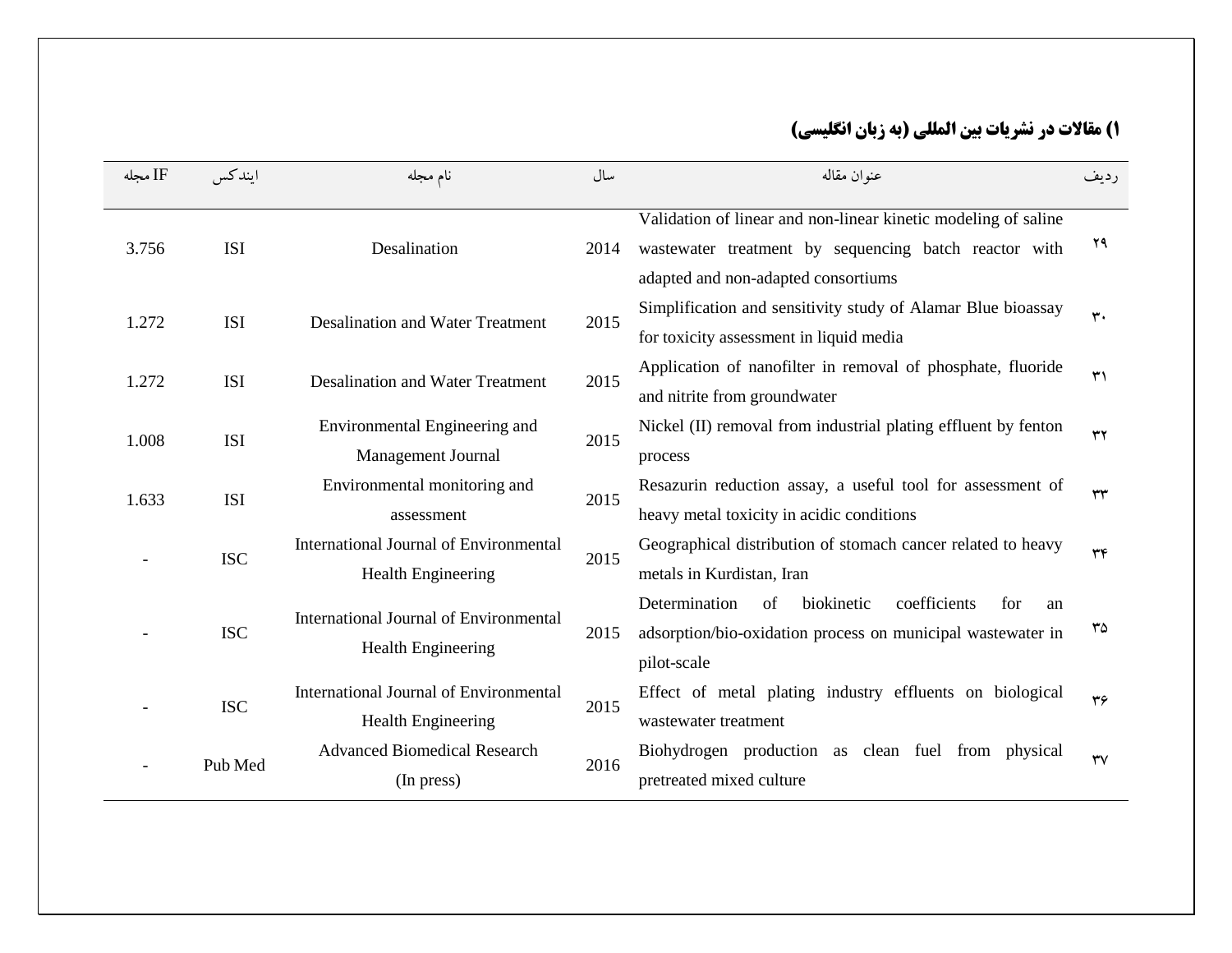| سال  | عنو ان                                                                                                     | رديف                  |
|------|------------------------------------------------------------------------------------------------------------|-----------------------|
| 1444 | شرکت در کارگاه آموزشی "نرم افزار Waterloo Balance" - اصفهان                                                |                       |
| ۱۳۹۴ | شركت در سمينار بين المللي "Air pollution & health; the State of the Art -2015" - اصفهان                    | $\mathbf{r}$          |
| ۱۳۹۳ | شركت در كارگاه "Traffic restriction impact assessment at city level - 2014" - اصفهان                       | $\mathbf{r}$          |
| ۱۳۹۳ | شرکت در سمینار "یافته های نوین در تاثیر عوامل زیست محیطی بر سلامت و روش های کنترل آن" –اصفهان              | $\mathbf{\hat{r}}$    |
| ۱۳۹۳ | شرکت در سمینار آموزشی "صنعت، محیط زیست و سلامت جامعه" – اصفهان                                             | ۵                     |
| ۱۳۹۱ | شرکت در همایش روز جهانی محیط زیست با موضوع اقتصاد محیط زیست                                                | ۶                     |
| ۱۳۹۱ | شرکت در برگزاری نمایشگاه دستاوردهای پژوهشی مرکز تحقیقات محیط زیست، آذر ماه                                 | $\mathsf{V}$          |
| 149. | شرکت در تور تحقیقاتی "آلودگی هوا، تغییر اقلیم و حفاظت از لایه ازون" اسفند ماه                              | $\boldsymbol{\wedge}$ |
| 149. | شرکت در تور تحقیقاتی "روش های تشخیص مولکولی مایکوباکتریوم تییک و آتیپیک و شیوه های مقابله با بیماری"دی ماه | $\mathbf{A}$          |
| ۱۳۸۹ | عضویت در هیئت داوران سبزدهمین همایش ملی بهداشت محیط، آبان ماه                                              | $\lambda$             |
| ۱۳۹۳ | شرکت در هفدهمین همایش ملی بهداشت محیط، دی ماه                                                              | $\lambda$             |
| ۱۳۹۱ | شرکت در یانز دهمین همایش ملی بهداشت محیط، آبان ماه                                                         | $\lambda$             |
| 1419 | شرکت در سبز دهمین همایش ملی بهداشت محبط، آبان ماه                                                          | $\gamma$              |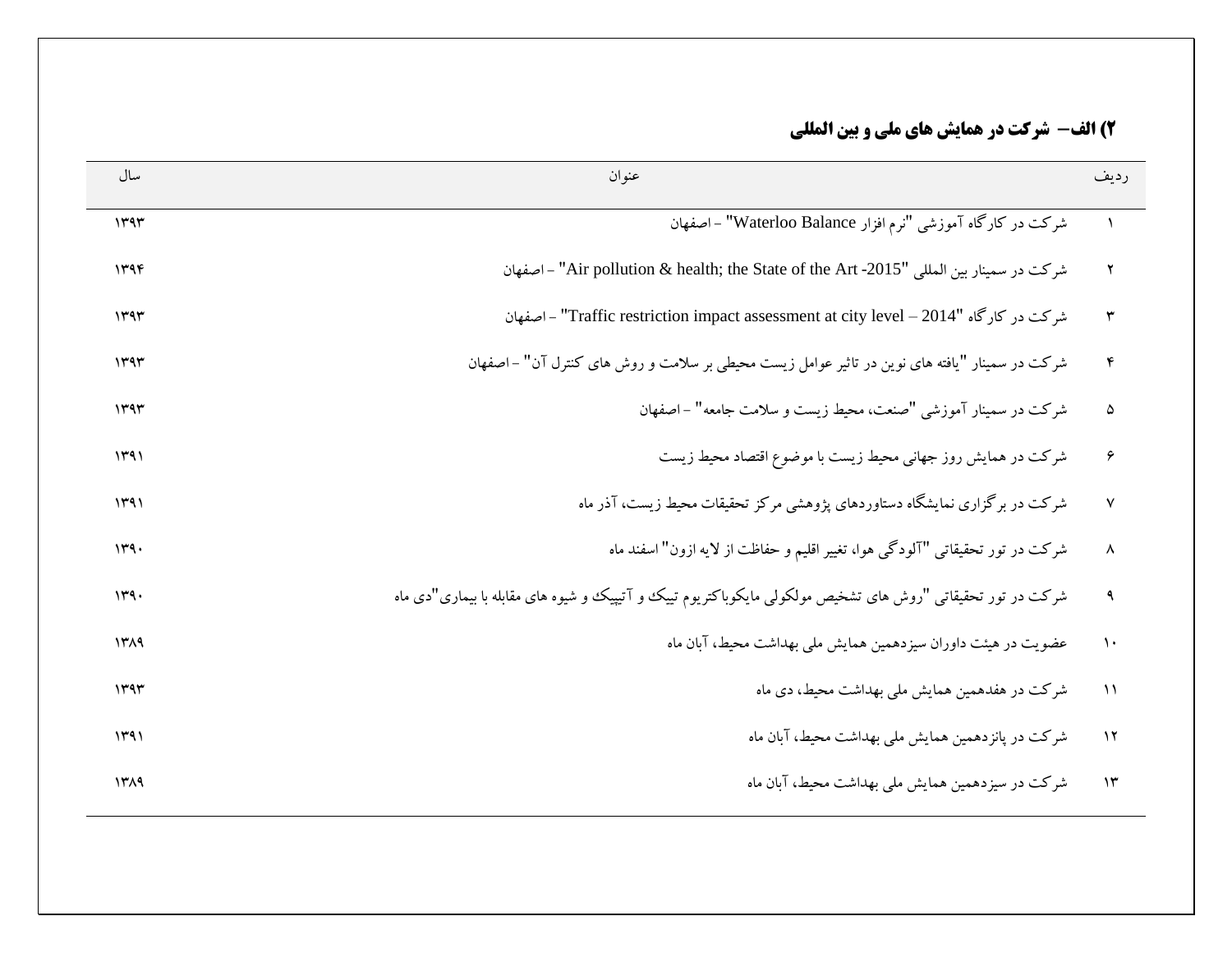## **2( الف- شزكت در َمايش َای ملي ي تيه المللي**

| سال         | عنوان                                                                                               | ر ديف         |
|-------------|-----------------------------------------------------------------------------------------------------|---------------|
| $Y^{\star}$ | شرکت در یازدهمین همایش ملی بهداشت محیط، آبان ماه                                                    | $\mathcal{N}$ |
| ۱۳۸۶        | شرکت در دهمین همایش ملی بهداشت محیط، آبان ماه                                                       | $\lambda$     |
| ۱۳۸۵        | شرکت در دوره HSE – MS مطابق برنامه آموزشی جامعه متخصصین بهداشت کار، آذر ماه                         | $\lambda$     |
| ۱۳۸۴        | شرکت در میزگرد یک روزه مدیریت پسماندهای مراکز بهداشتی درمانی کشور: چالش ها و راهکارها، اسفند ماه ۸۴ | $\mathcal{N}$ |
| ۱۳۸۸        | شرکت در پنجمین همایش تازه های علوم بهداشتی: ادریبهشت ۱۳۸۸                                           | $\lambda$     |
| ۱۳۹۳        | شرکت در نخستین نمایشگاه اختراعات و استحصال آب و آبخیزداری، بهمن ۹۳                                  | ۱۹            |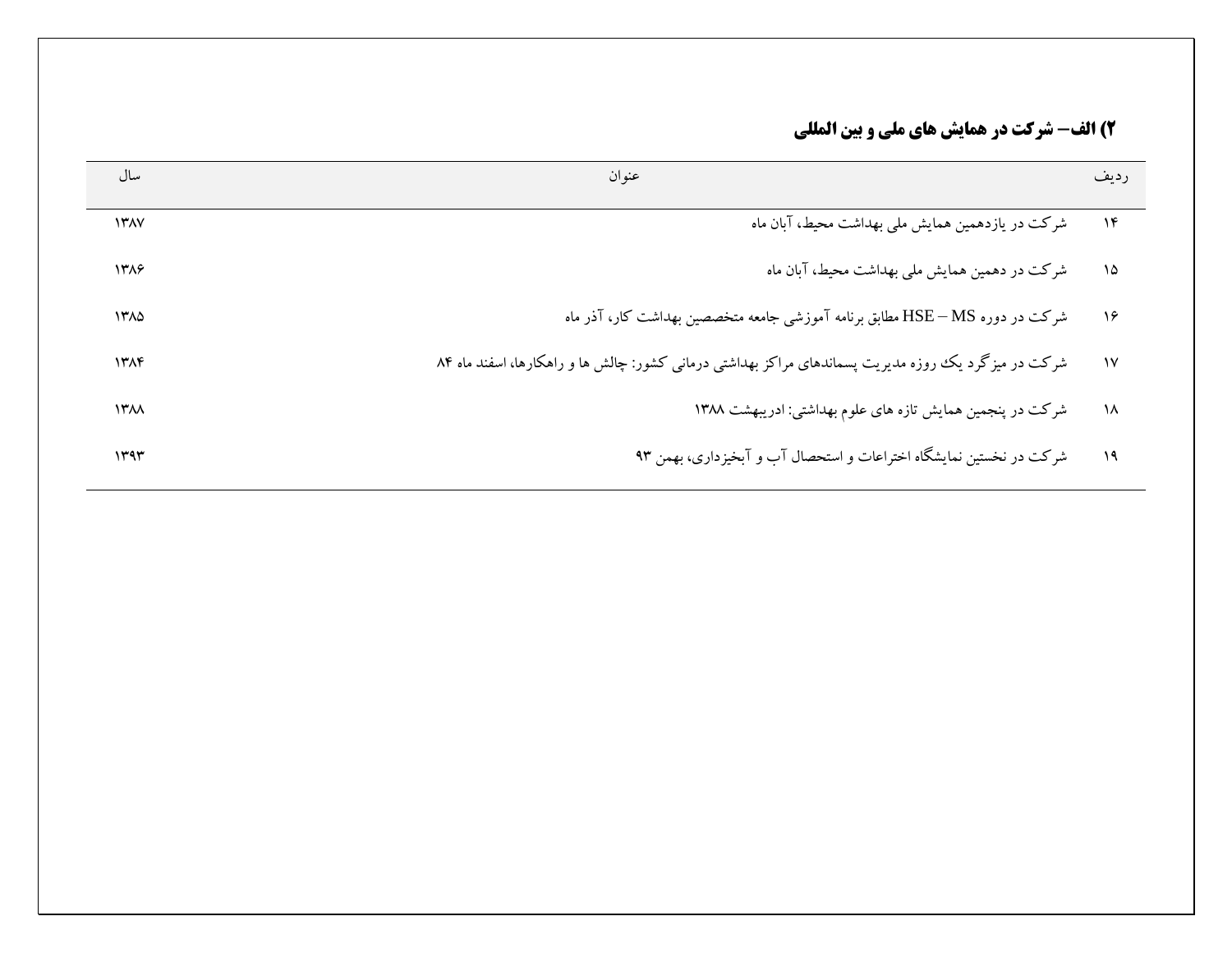| عنوان                                                                                                                                            | رديف        |
|--------------------------------------------------------------------------------------------------------------------------------------------------|-------------|
| بررسی کارایی سختی گیری افزایش یافته در حذف رنگ از آب، یازدهمین همایش بهداشت محیط (۱۳۸۷)                                                          |             |
| بررسی وضعیت تصفیه فاضلاب و کیفیت پساب خروجی بیمارستان های استان کرمان درسال های ۸۶–۱۳۸۴، دوازدهمین همایش ملی بهداشت محیط (۱۳۸۸)                  |             |
| تصفیه فاضلاب کشتارگاه صنعتی شهرکرمان با روش انعقاد الکتریکی با استفاده از الکترود های آهنی، سیزدهمین همایش بهداشت محیط (۱۳۸۹)                    |             |
| کارایی پومیس در حذف فلوراید از محلول های آبی، سومین همایش ملی آب و فاضلاب با رویکرد بهره برداری (۱۳۸۸)                                           |             |
| Elimination of nitrate from aqueous solution by Nanofilter، سومین همایش ملی آب و فاضلاب (۱۳۸۸)                                                   |             |
| کاربرد لجن فعال خشک شده در جذب سرب و کادمیوم: مدلسازی ایزوترم و سینتیک جذب، چهارمین کنفرانس ملی روز جهانی محیط زیست (۱۳۸۹)                       |             |
| تهیه کربن فعال پودری (PAC) از لجن دفعی تصفیه خانه فاضلاب شهری جهت حذف متیل ترشیری بوتیل اتر، همایش ملی محیط زیست و صنعت سبز (۱۳۹۳)               |             |
| كارايي حذف رنگ آزو (DR80) از فاضلاب سنتييك با استفااده از فرايند شبه فنتون تشديد يافته با اولتراسونيك، هفدهمين همايش ملي بهداشت محيط(۱۳۹۳)       |             |
| بررسی میزان تولید بیوپلیمر های سلولی در غلظت های مختلف نیتروژن فاضلاب ورودی در سیستم تصفیه بیولوژیکی فاضلاب، هفدهمین همایش ملی بهداشت محیط(۱۳۹۳) |             |
| تشکیل گرانول های بیولوژیکی هوازی در تصفیه فاضلاب شور، شانزدهمین همایش ملی بهداشت محیط (۱۳۹۲)                                                     |             |
| حذف فلزات سنگین به روش بیولوژیکی در فاضلاب صنعتی، پنجمین همایش ملی سلامت، محیط زیست و توسعه پایدار (۱۳۹۴)                                        | $\setminus$ |
| روش های کاربردی حذف فنل از محلول های آبی، پنجمین همایش ملی سلامت، محیط زیست و توسعه پایدار (۱۳۹۴)                                                | $\gamma$    |
| حذف رنگ از محلول های آبی توسط جاذب آلی فرآوری نشده، پنجمین کنفرانس بین المللی توسعه پایدار و عمران شهری (۱۳۹۴)                                   | ۱۳          |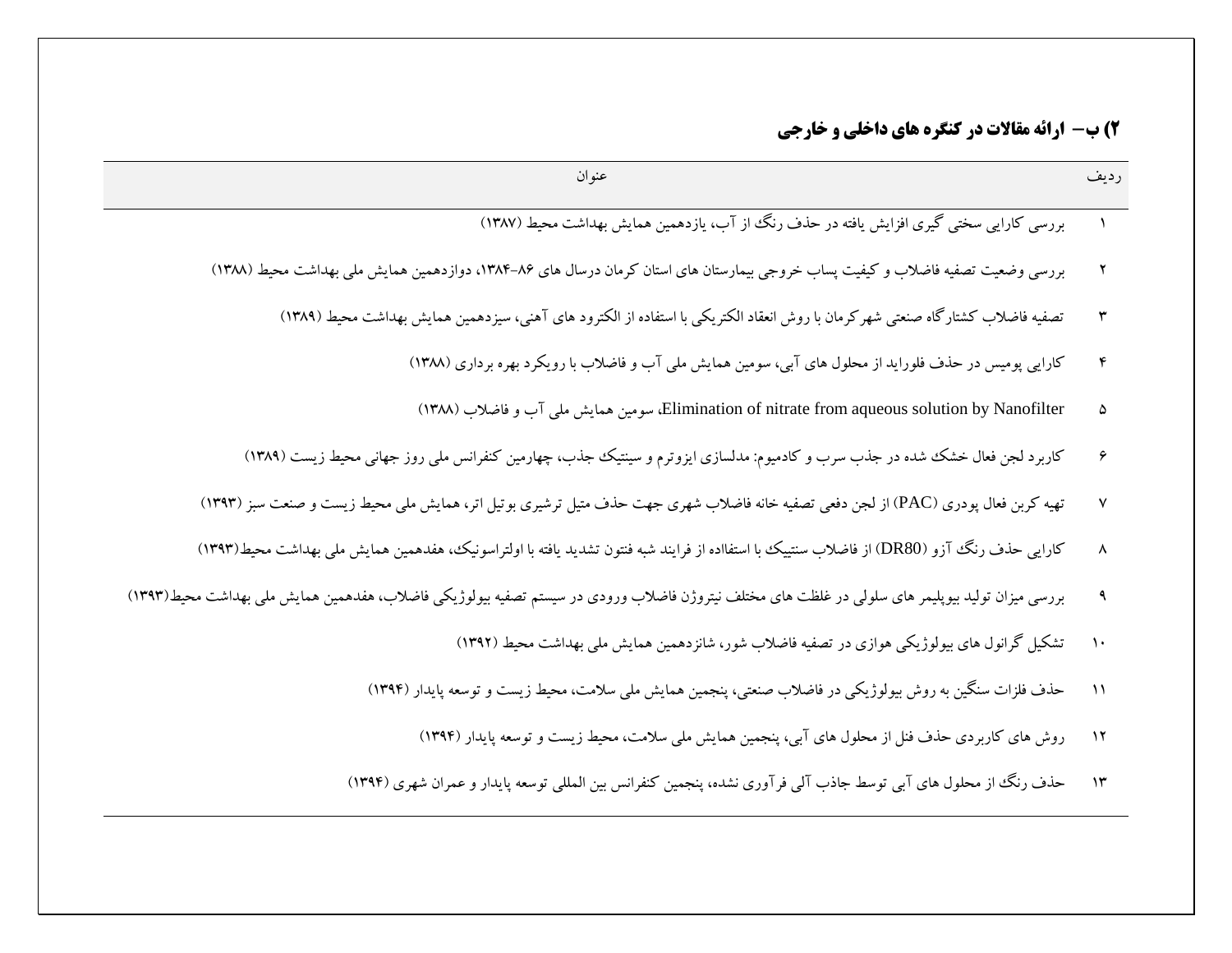| عنو ان                                                                                                                                          | ر دىف |
|-------------------------------------------------------------------------------------------------------------------------------------------------|-------|
| ۱۴ ـ حذف فلزات سنگین توسط جاذب آلبی فرآوری نشده مورینگا اولیفرا، پنجمین کنفرانس بین المللبی توسعه پایدار و عمران شهری (۱۳۹۴)                    |       |
| Using adapted and non-adapted biomass to treat saline wastewater using sequencing batch reactor، ينجمين كنفرانس بين المللي توسعه پايدار و عمران | ۱۵    |
| شهری (۱۳۹۴)                                                                                                                                     |       |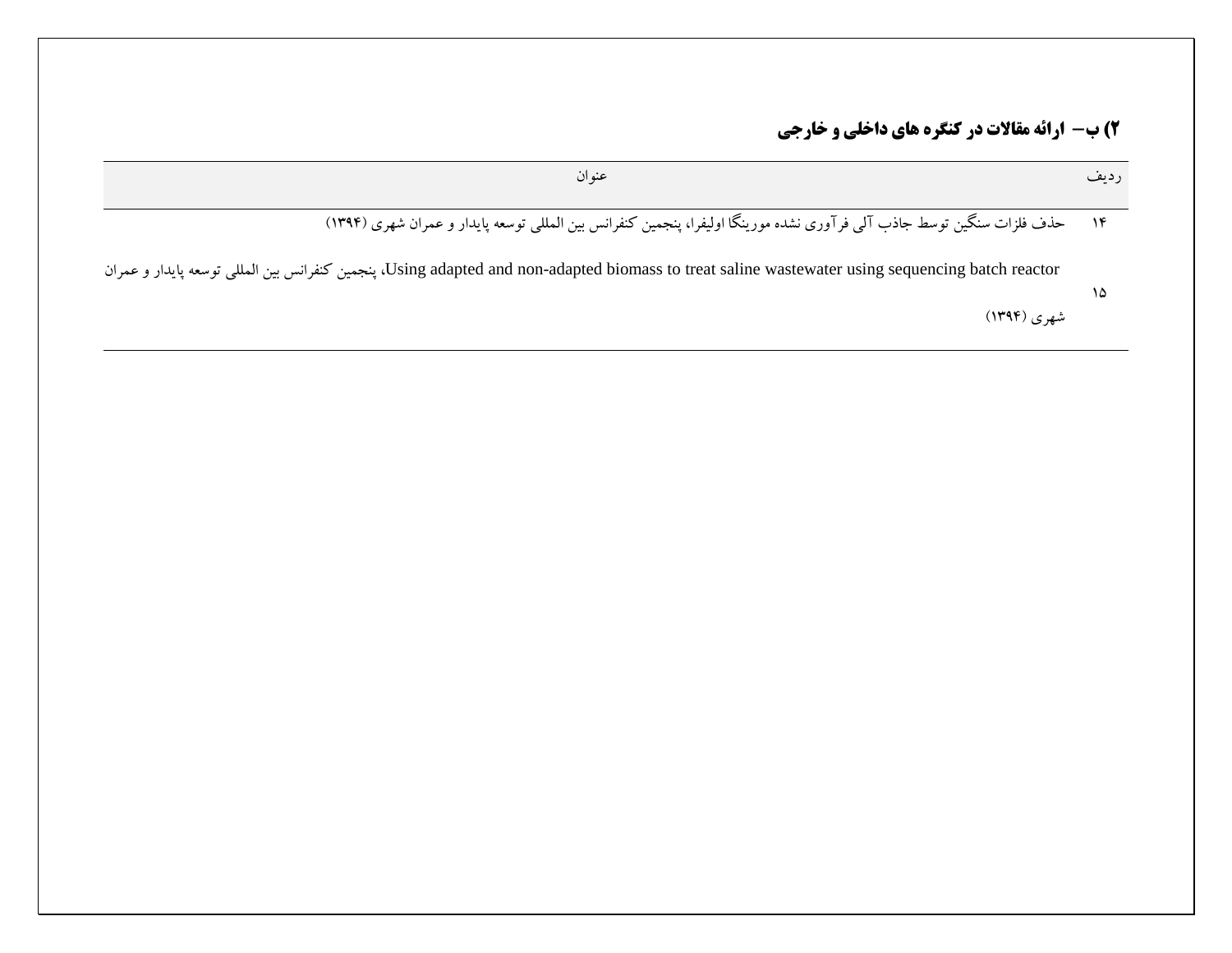# **3( تاليف ي تزجمٍ كتاب**

| ناشر                    | سال  | عنوان                                            | رديف |
|-------------------------|------|--------------------------------------------------|------|
| مرکز سلامت و بهداشت کار | ۱۳۹۲ | راهنمای نظارت بر سامانه های تامین آب آشامیدنی    |      |
| آواي قلم                | ۱۳۹۳ | راهنمای صدور تاییدیه فعالیت برای بهره برداران آب |      |
| انتشارات غاشيه          | ۱۳۸۹ | تصفیه آب و کنترل عوامل بیماری زا                 |      |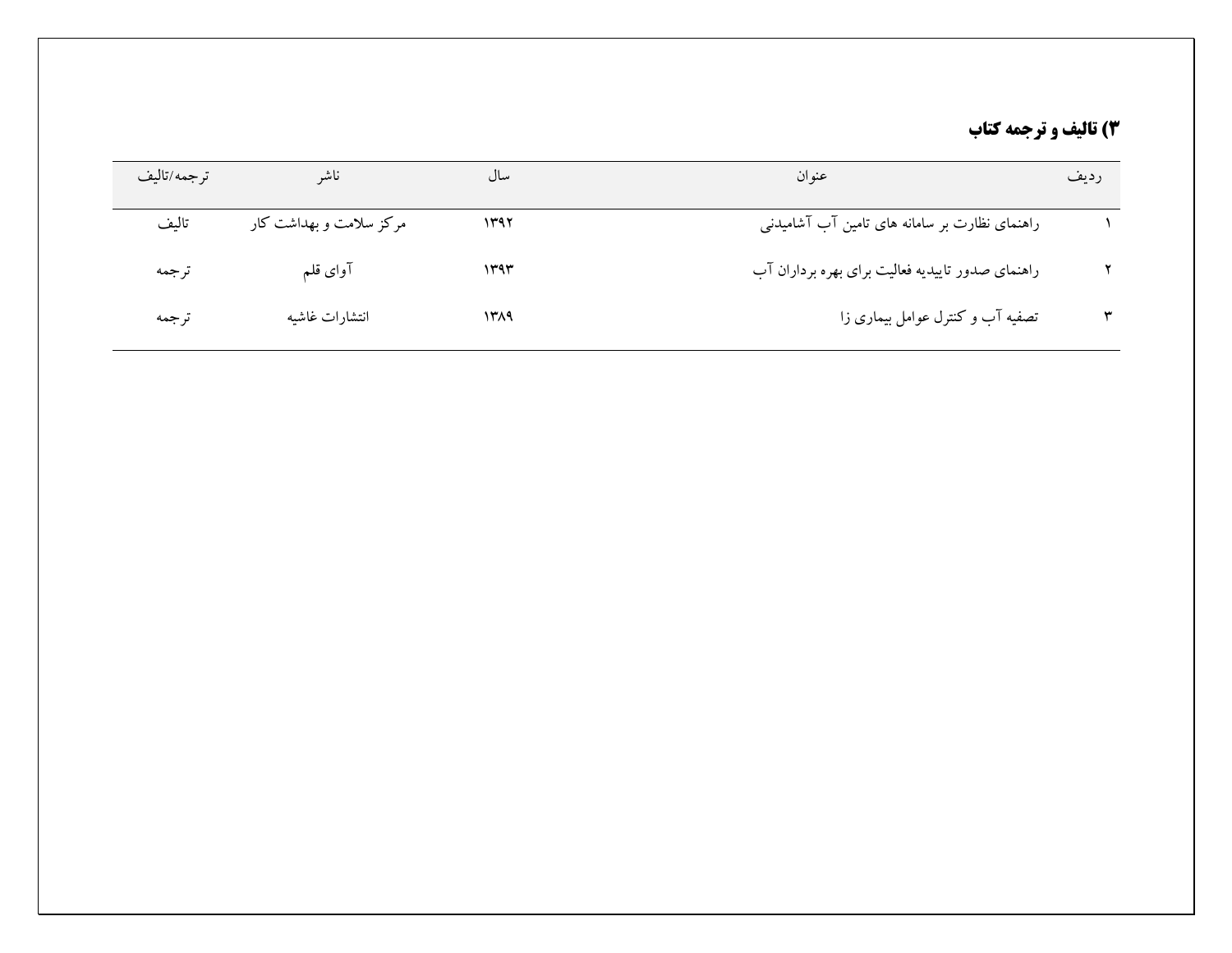# **4( مجزی ي يا َمكاری در پزيژٌ َای پژيَشي )داوشگاَي(**

| سال  | نوع همکاری | عنوان طرح تحقيقاتي مصوب                                                                                                  | رديف |
|------|------------|--------------------------------------------------------------------------------------------------------------------------|------|
| 14M  | همکار اصلی | بررسی کارایی غشای نانو فیلتر در تغییرکیفیت شیمیایی آبهای زیرزمینی                                                        |      |
| 1٣٨٩ | همکار اصلی | تصفیه فاضلاب کشتارگاه صنعتی شهر کرمان با روش انعقاد الکتریکی با استفاده از الکترود های آهنی                              |      |
| 1419 | همکار اصلی | بررسی کارایی حذف فلوراید از آب با استفاده از پومیس اصلاح شده                                                             |      |
| 1319 | همکار اصلی | امکان سنجی حذف نیکل و کروم از محلول های آبی با استفاده از جاذب لجن فعال خشک شده                                          |      |
| 1419 | همکار اصلی | بررسی کارایی خاک رنگبر بازیافتی در حذف فلوراید از آب زیرزمینی، مطالعه موردی شهر کوهبنان                                  |      |
| 1419 | همکار اصلی | بررسی امکان سنجی حذف فلوراید از محلول های آبی با استفاده از جاذب معدنی پومیس، مطالعه موردی شهر کوهبنان                   |      |
| 149. | همكار اصلى | مدلسازی ایزوترم و سینتیک جذب رنگ های DY9 وAO7 از محلول های آبی با استفاده از پامیس اصلاح شده                             |      |
| 149. | همکار اصلی | بررسی کارایی فرایند فنتون در تصفیه شیرابه محل دفن زباله شهر کرمانشاه                                                     |      |
| 149. | همكار اصلى | مدلسازی کینتیکی تصفیه فاضلاب کشتارگاه صنعتی با استفاده از فرآیند انعقاد الکتریکی و تعیین شرایط بهینه                     |      |
| 1491 | همکار اصلی | مقایسه کارایی راکتور ناپیوسته و لوله ای در حذف کادمیوم و سرب از فاضلاب سنتزی با استفاده از فرایند فوتوکاتالیستی          |      |
| 1491 | همكار اصلى | بررسی کارایی فرآیند فوتوکاتالیستی دی اکسید تیتانیوم و اشعه مـاورای بـنفش در حـذف رنـگ راکتیـوقرمز ۱۹۸ از فاضـلاب سـنتتیک |      |
|      |            | نساجى                                                                                                                    |      |
| 149. | مجرى       | کارایی کربن فعال مشتق شده از لجن تصفیه خانه فاضلاب در حذف متیل ترشیری بوتیل اتر (MTBE) از محیط های آبی                   |      |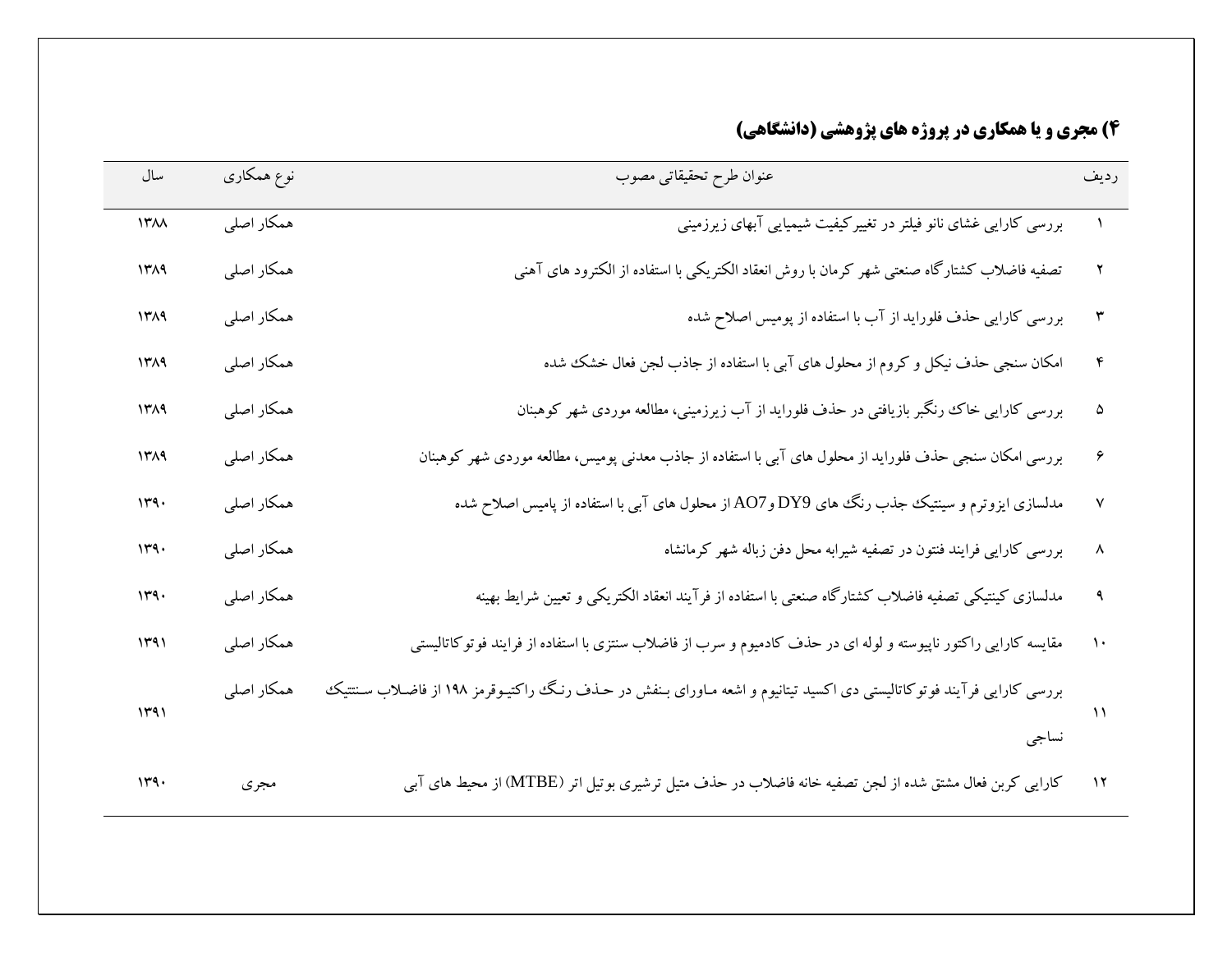# **4( مجزی ي يا َمكاری در پزيژٌ َای پژيَشي )داوشگاَي(**

| سال  | نوع همکاری | عنوان طرح تحقيقاتي مصوب                                                                                                    | رديف         |
|------|------------|----------------------------------------------------------------------------------------------------------------------------|--------------|
| 1491 | همكار اصلى | بررسی تاثیر قلزات سنگین بر فعالیت متان سازی ویژه گرانول های بیولوژیکی                                                      | ۱۳           |
| 1491 | همكار اصلى | بررسی کارایی فرآیند الکتروشیمیایی در حذف کروم (VI) از فاضلاب سنتتیک با استفاده از الکترود های آهن و کربن                   | $\gamma$     |
| 1491 | همكار اصلى | بررسی فرایند فتوکاتالیستی ZnO تشدید شده با امواج اولتراسونیک در حذف فرم آلدهید از محلول هاب آبی                            | ۱۵           |
| 1491 | همكار اصلى | قدرت گندزدایی نانوذرات CuO و TiO <sub>2</sub> بر روی باکتری های رایج در لجن فاضلاب شهری و سمیت این ترکیبات در محیطهای جامد | ۱۶           |
| 1141 | همكار اصلى | بررسی کارایی حذف نیترات با استفاده از زئولیت طبیعی کلینوپتیلولیت اصلاح شده و اصلاح نشده از محلول های آبی                   | $\mathsf{N}$ |
| 1141 | همكار اصلى | بررسی سمیت احتمالی فاضلاب سه نوع از صنایع آبکاری فلزات بر باکتری های رایج در واحد SBR تصفیه خانه فاضلاب های صنعتی          | ۱۸           |
| 1497 | همكار اصلى | بررسی روش های پیش تصفیه لجن برای فعال سازی باکتری های تولید کننده هیدروژن به عنوان بذر بهینه در راکتور                     | ۱۹           |
|      |            | AnMBR/ASBR مورد استفاده در تصفیه بیهوازی فاضلاب                                                                            |              |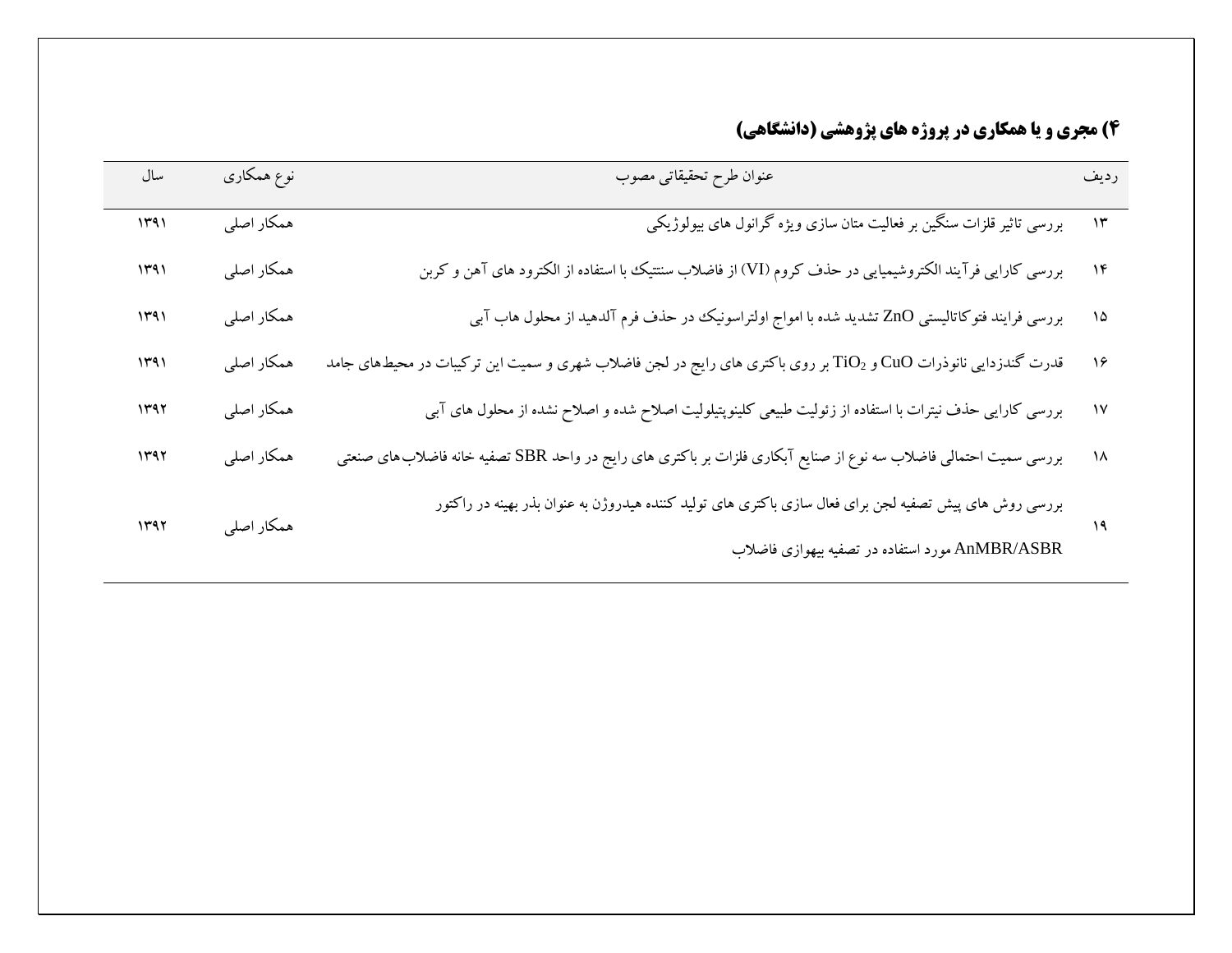# **4( مجزی ي يا َمكاری در پزيژٌ َای پژيَشي )دارای گزوت خارج داوشگاَي(**

| سال  | نوع همکاری | عنوان طرح تحقيقاتي مصوب                                                                                                    | رديف |
|------|------------|----------------------------------------------------------------------------------------------------------------------------|------|
| ۱۳۸۹ | همكار اصلى | شیرین سازی آب با استفاده از سیستم نانوفیلتراسیون جهت مصارف آب شرب در دشت کرمان (به سفارش شرکت آب و فاضلاب کرمان)           |      |
| 140  | همكار اصلى | مطالعات پایش کیفی آب مخزن و حوضه بالا دست زاینده رود (به سفارش شرکت آب منطقه ای اصفهان)                                    |      |
| 1446 | همكار اصلى | مطالعه و ارائه گزارش و آمار و اطلاعات پسماند های پزشکی و وابسته (به سفارش اداه کل محیط زیست استان اصفهان )                 |      |
| 1497 | همكار اصلى | بررسی و ارائه راهکارهای اجرائی کاهش حجم لجن مازاد بیولوژیکی در تصفیه خانه های فاضلاب: مطالعه موردی تصـفیه خانـه شـمال (بـه |      |
|      |            | سفارش شرکت آب و فاضلاب اصفهان)                                                                                             |      |
| ۱۳۹۱ | همكار اصلى | مطالعات کیفیت آب خام ورودی تصفیه خانه بزرگ آب اصفهان–۱۴۲۰ (به سفارش شرکت آب منطقه ای اصفهان)                               |      |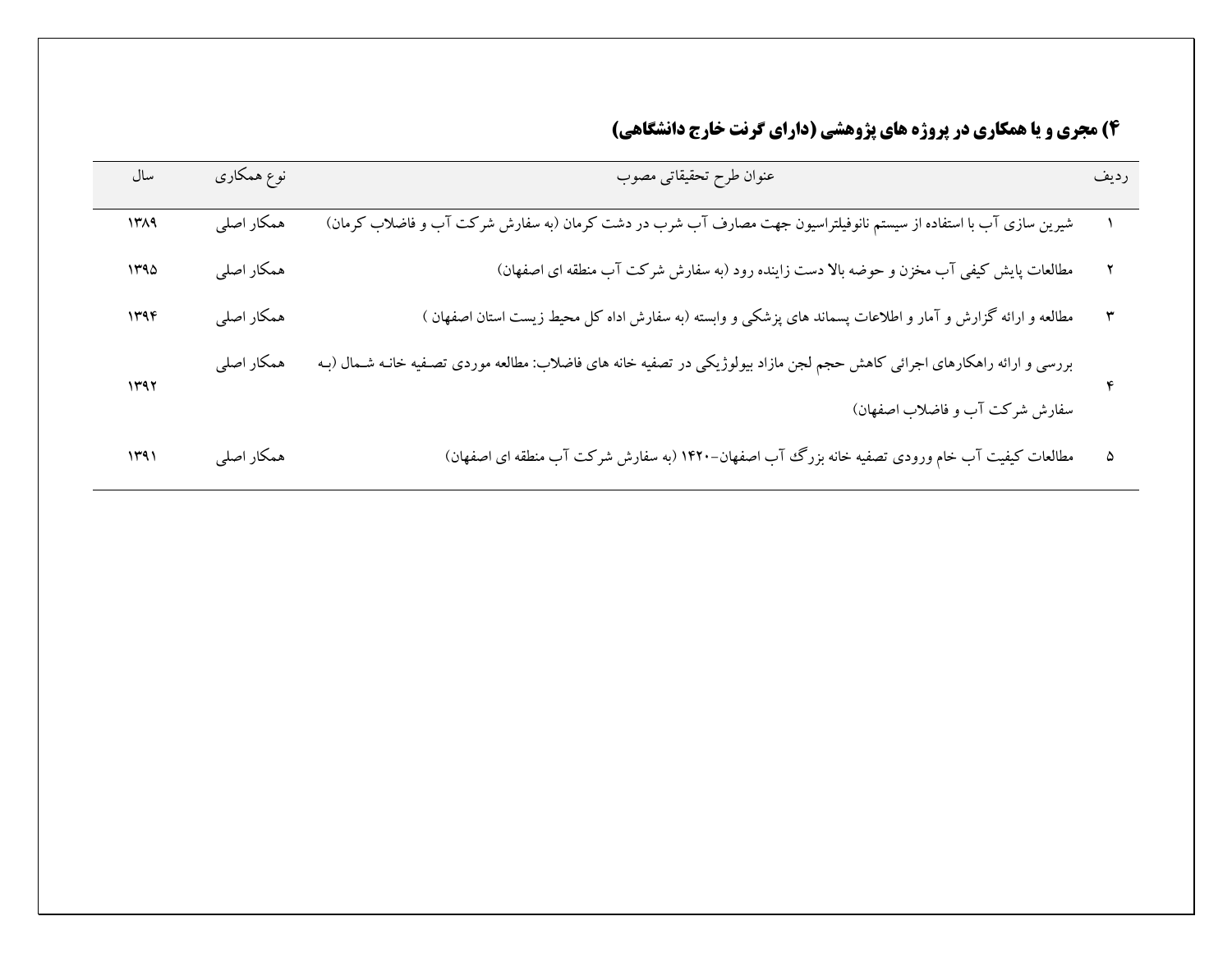# **5( َمكاری تا مجالت علمي**

| ايندكس        | نام مجله علمی                                                                            | ر دیف         |
|---------------|------------------------------------------------------------------------------------------|---------------|
| <b>ISI</b>    | همکاری یا مجله "Water research" به عنوان داور                                            | $\lambda$     |
| <b>ISI</b>    | همکاری یا مجله "Desalination" به عنوان داور                                              | ۲             |
| <b>ISI</b>    | همکاري با مجله "Chemical Engineering Journal" به عنوان داور                              | ٣             |
|               | همكاري با مجله "African Journal of Environmental Science and Technology" به عنوان داور   | $\mathbf{r}$  |
| <b>ISI</b>    | همکاري با مجله " Journal of Saudi Chemical Society" به عنوان داور                        | ۵             |
| علمي – پژوهشي | همكاري با مجله "Environmental Health Engineering and Management Journal" به عنوان داور   | ۶             |
| علمي – پژوهشي | همکاری یا مجله "Health Scope" به عنوان داور                                              | $\mathsf{v}$  |
| علمي - پژوهشي | همکاری با مجله "طلوع بهداشت یزد" به عنوان داور                                           | ٨             |
| <b>ISC</b>    | همكاري با مجله" International Journal of Environmental Health Engineering" به عنوان داور | ٩             |
| <b>ISC</b>    | داور برتر مجله "International Journal of Environmental Health Engineering" در سال ۱۳۹۱   | $\mathcal{L}$ |
| <b>ISC</b>    | عضو هيئت تحريريه مجله "International Journal of Environmental Health Engineering"        | $\lambda$     |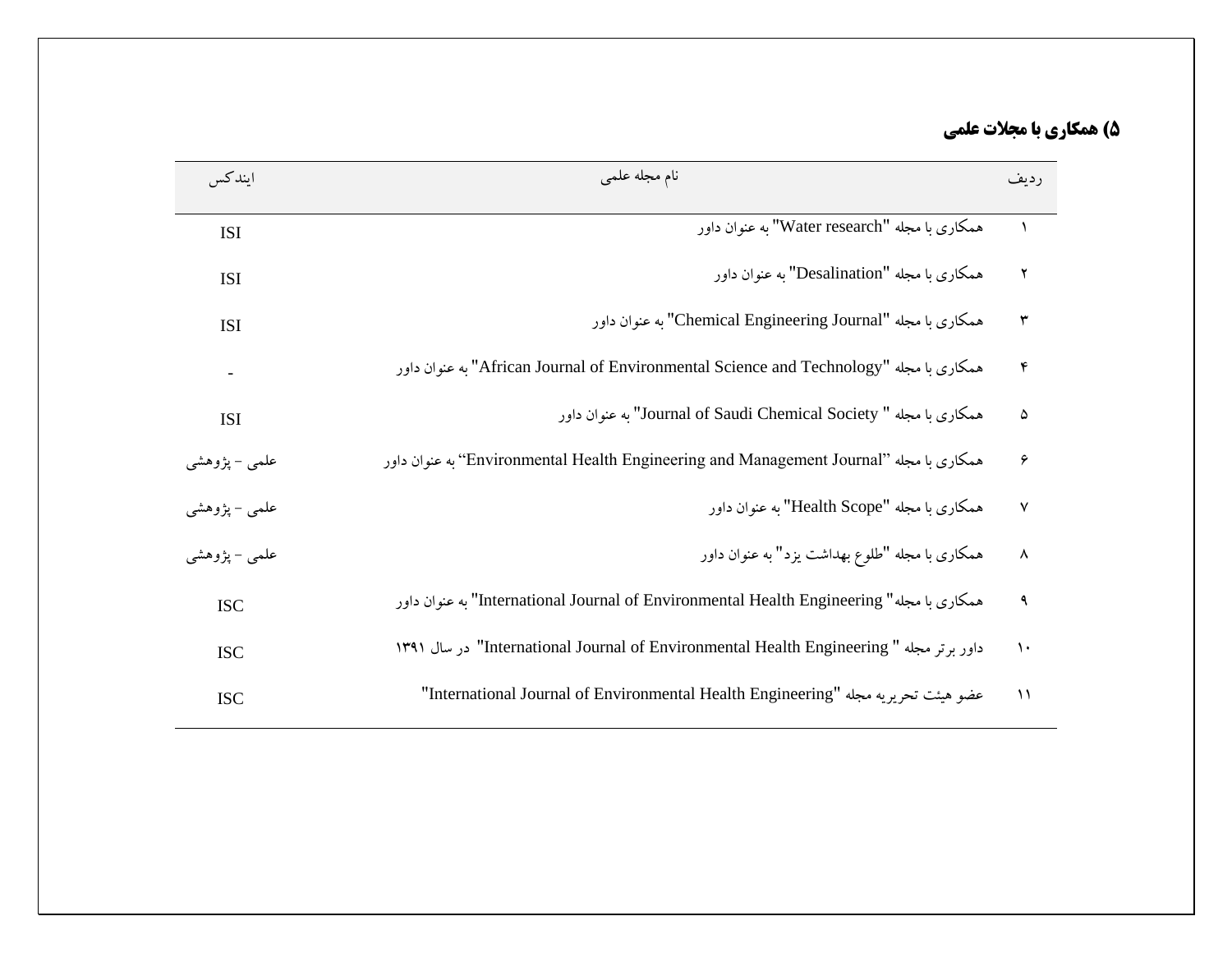## **6( ساتقٍ فعاليت َای آمًسشي )تذريس(**

| محل تدريس                 | تعداد واحد |               | رشته تحصیلی تعداد ترم    | مقطع تدريس | تدريس نظري<br>رديف ڪ                     |  |
|---------------------------|------------|---------------|--------------------------|------------|------------------------------------------|--|
| دانشگاه علوم پزشکی کرمان  |            |               | بهداشت محيط              | کارشناسی   | ۱ میکروبیولوژی محیط                      |  |
| دانشگاه علوم پزشکی کرمان  |            |               | بهداشت محيط              | كارشناسى   | قوانین و مقررات محیط زیست                |  |
| دانشگاه علوم پزشکی کرمان  |            |               | بهداشت محيط              | كارشناسي   | ۳ پروژه                                  |  |
| دانشگاه علوم پزشکی اصفهان |            | $\pmb{\upmu}$ | بهداشت محيط              | كارشناسي   | ۴ تصفیه آب                               |  |
| دانشگاه علوم پزشکی اصفهان |            |               | بهداشت عمومي             | كارشناسي   | ۵ بهداشت محیط ۱ (بهداشت آب)              |  |
| دانشگاه علوم پزشکی اصفهان |            |               | بهداشت محيط              | كارشناسى   | فرآیند ها و عملیات در مهندسی بهداشت محیط |  |
| دانشگاه علوم پزشکی اصفهان |            |               | بهداشت محيط              | كارشناسي   | سیستم های جمع آوری فاضلاب                |  |
| دانشگاه علوم پزشکی اصفهان | ۱۶         | ۴             | بهداشت محيط              | كارشناسي   | كارآموزى                                 |  |
| دانشگاه علوم پزشکی اصفهان |            |               | کارشناسی ارشد معبطی محیط |            | ۹ طراحی تصفیه خانه فاضلاب                |  |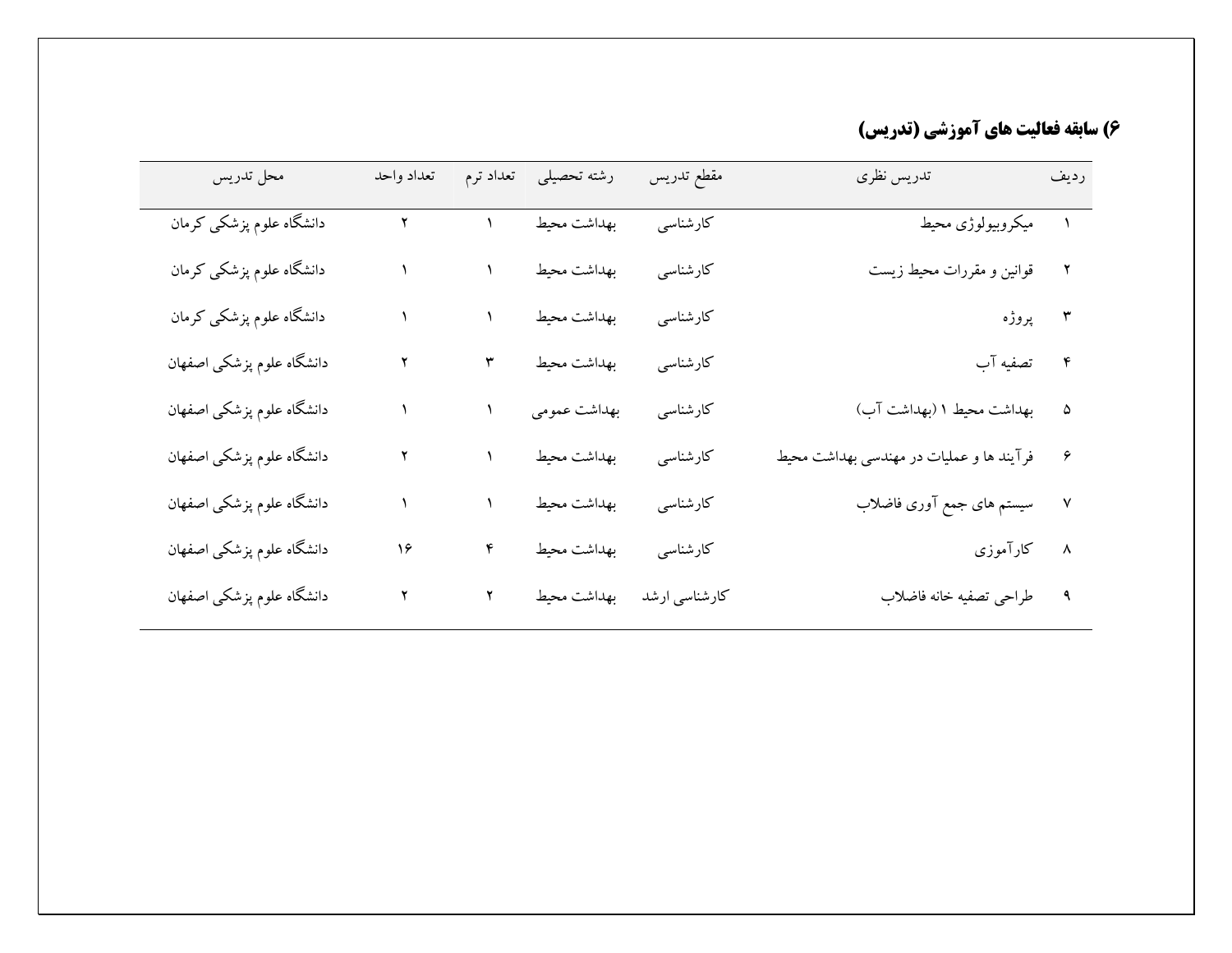## **7( اختزاعات ي اكتشافات**

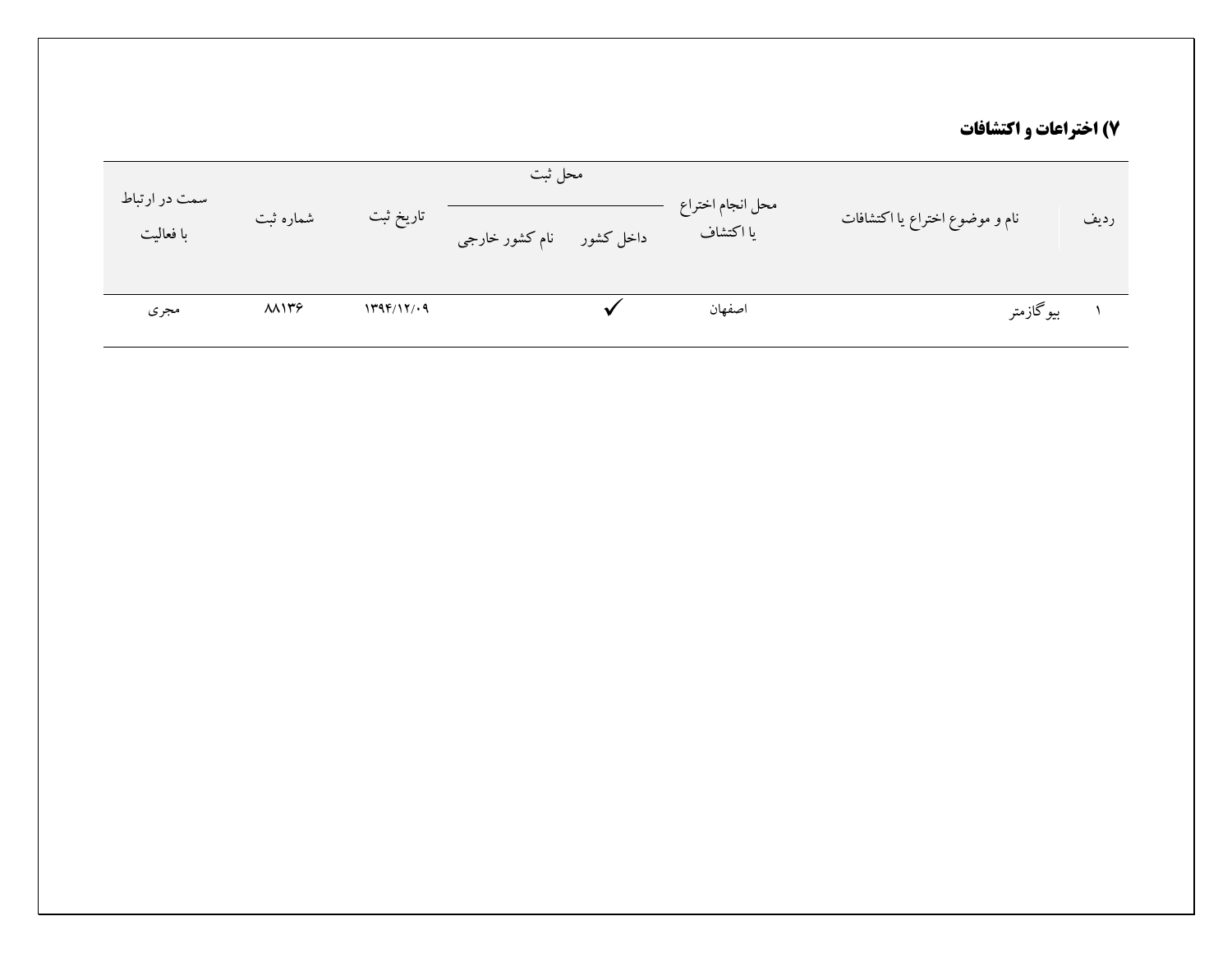**8)كسب رتبه در جشنواره ها (ملي و بين المللي مرتبط با حوزه تخصصي)** 

| مرجع اهداء كنند     | رتبه | عنوان جشنواره                                             | رديف |
|---------------------|------|-----------------------------------------------------------|------|
| كانون مخترعين ايران | هقتم | مسابقه و نمایشگاه اختراعات در حوزه استحصال آب و آبخیزداری |      |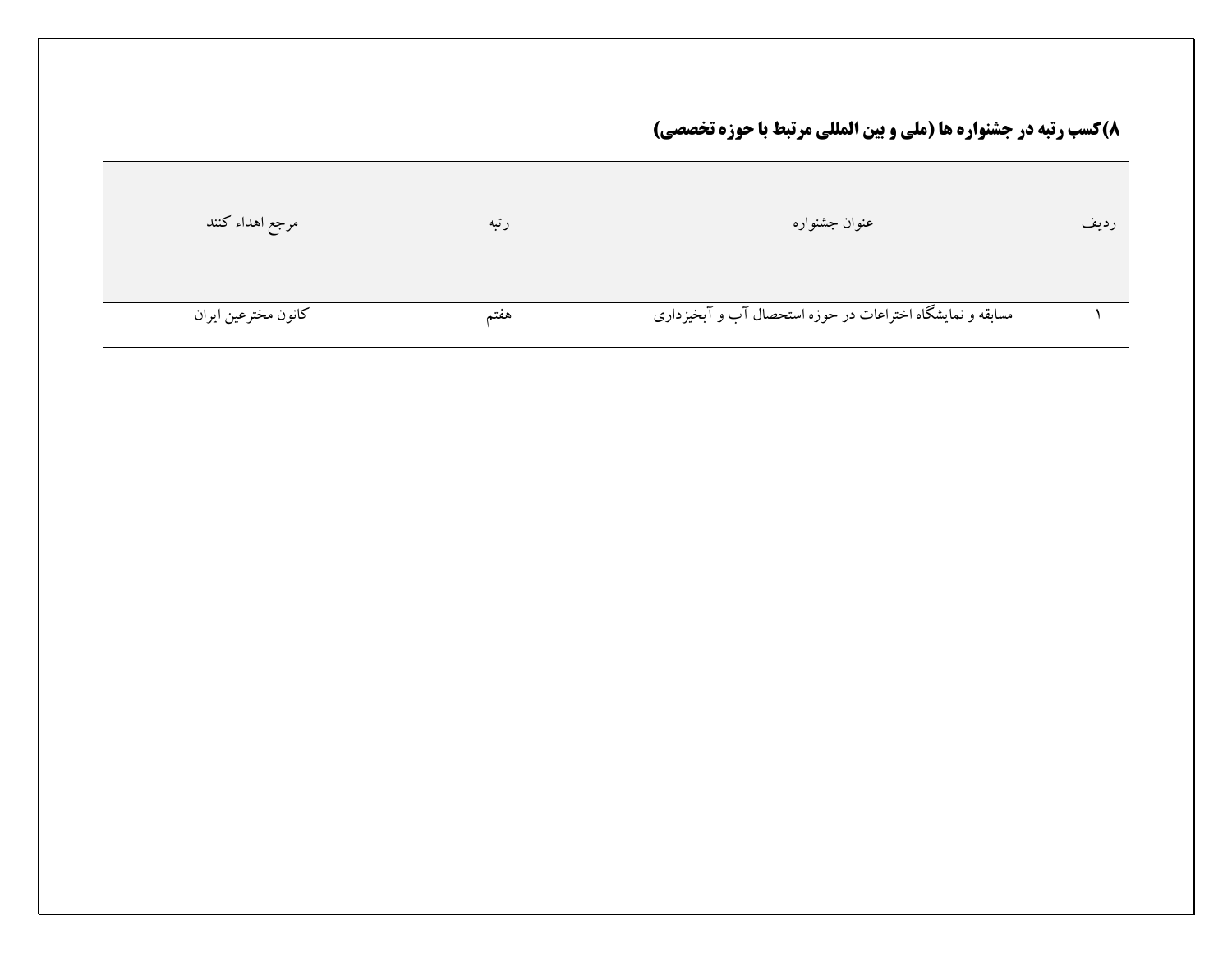## **9) سابقه فعاليت هاي آموزشي با كميته تحقيقات دانشجويان**

| تاريخ    | ساعت           | عنوان فعاليت                                                                                             | رديف |
|----------|----------------|----------------------------------------------------------------------------------------------------------|------|
| 1499/7/7 | $\mathcal{L}$  | مدرس کارگاه آموزشی Excel                                                                                 |      |
| 1499/Y/Y | ١٠             | مدرس کارگاه آموزشی Excel                                                                                 |      |
| ۱۳۹۴     | ٢.             | داوری طرح تحقیقاتی با عنوان "جذب رنگ Remazol Black B از محلول های آبی با استفاده از کیتین و کیتوزان      |      |
|          |                | استخراجي از پوست ميگو "                                                                                  |      |
| 1496     | $\mathbf{y}$ . | داوری طرح تحقیقاتی با عنوان "بهینه سازی فرایند الکتروفنتون با استفاده از الکترود Ti/PbO2 در حذف رنگ مونو |      |
|          |                | آزوی نارنجی اسیدی ۱۰ از محلول های آبی: ارزیابی شده با روش سطح – پاسخ"                                    |      |
| ۱۳۹۴     | ٢.             | داوری طرح تحقیقاتی با عنوان "بررسی میزان آگاهی دانشجویان علوم پزشکی اصفهان در خصوص آلودگی هوا و          | ۵    |
|          |                | اثرات بهداشتي آن "                                                                                       |      |
| ۱۳۹۴     | ٢.             | داوری طرح تحقیقاتی با عنوان "بررسی کمیت و کیفیت زباله های خطرناک خانگی در زباله های شهری شهر اصفهان      | ۶    |
|          |                | در سال ۱۳۹۴"                                                                                             |      |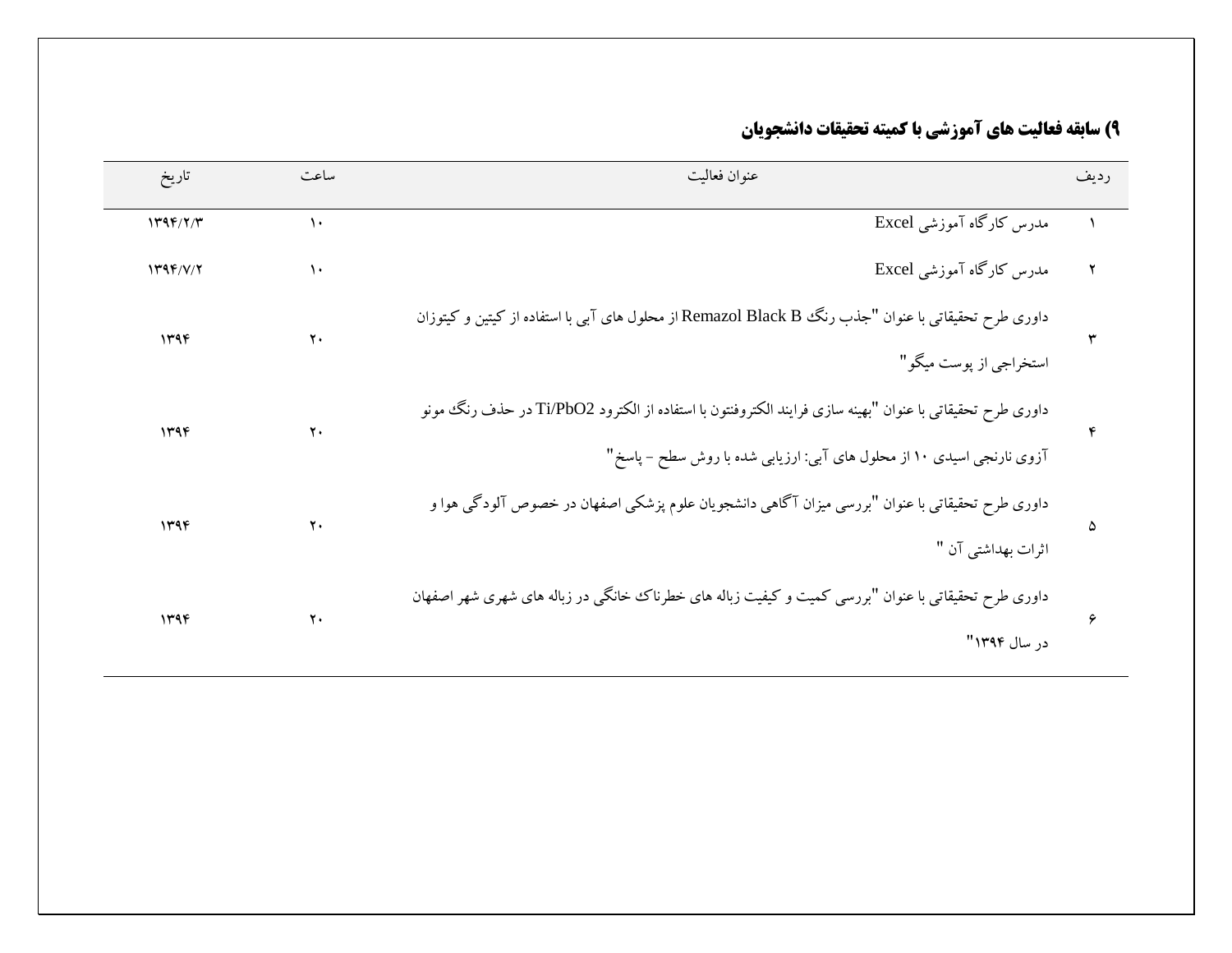# **10) نمره تخصصي و يا فوق تخصصي، دانشنامه**

| سال  | عنوان                                                | رديف         |
|------|------------------------------------------------------|--------------|
| 149. | دانشجوی برتر دوره دکتری مهندسی بهداشت محیط ورود ۱۳۸۹ |              |
| ۱۳۹۴ | رتبه اول از نظر معدل در دوره تحصیلی                  |              |
| ۱۳۹۴ | دفاع از پایان نامه دکتری با نمره ۲۰ و درجه عالمی     | $\mathbf{r}$ |